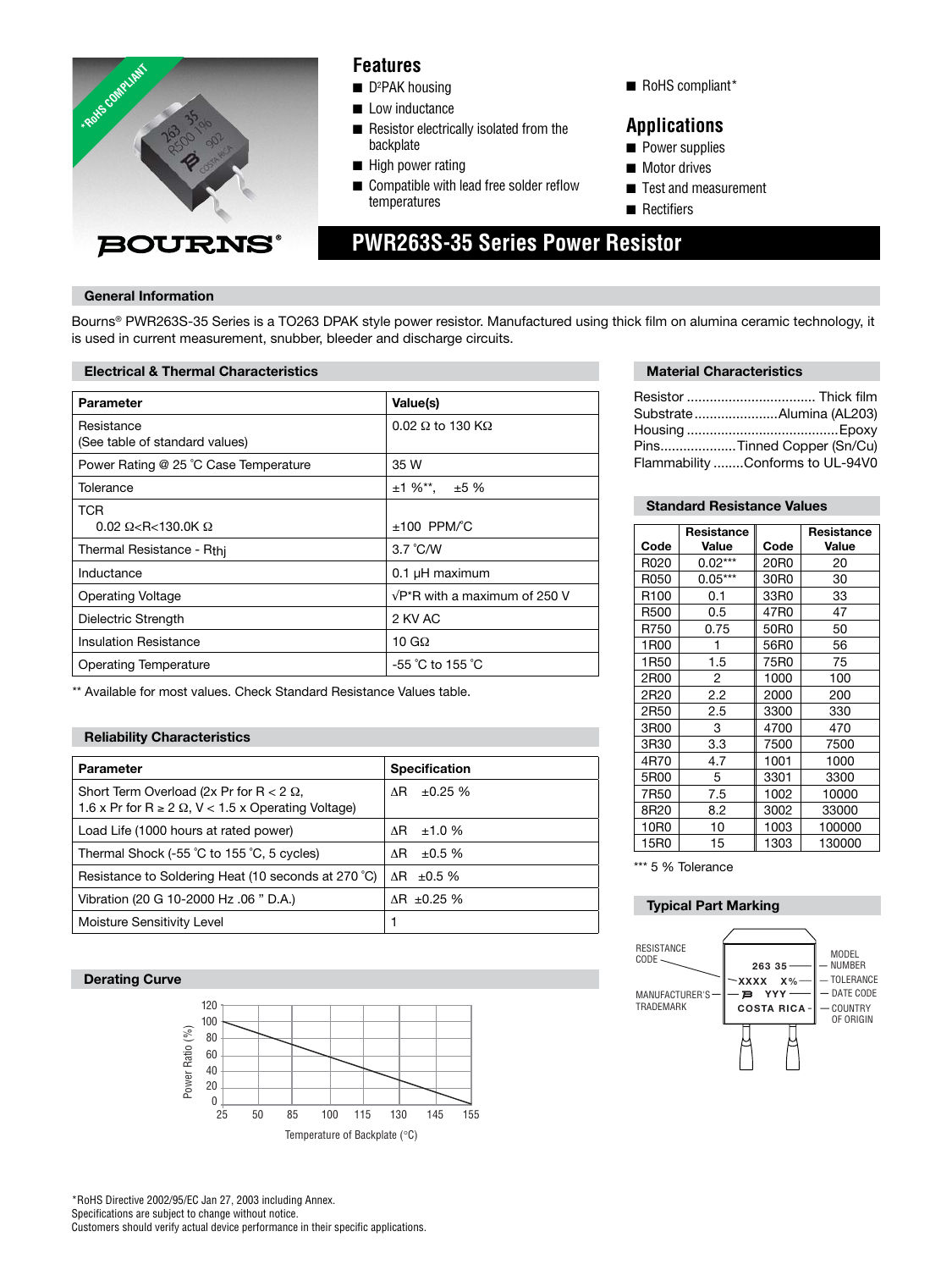## **PWR263S-35 Series Power Resistor**



Power dissipation is 2.8 W at an ambient temperature of 25 ˚C when mounted on a double-sided copper board using FR4 standard, 70 µm of copper, 39 x 30 x 1.6 mm.



The energy absorbed by the resistor expressed in Joules can be calculated by multiplying the peak power of the pulse in watts times the length of the pulse in seconds.

The energy should not exceed the limits shown in the graph. The overload voltage should not exceed 1.5 times the maximum operating voltage.

## **BOURNS**



**Recommended Pad Layout**



DIMENSIONS: MM<br>(INCHES) TOLERANCE:  $\frac{\pm 0.38}{(\pm 0.015)}$  UNLESS OTHERWISE NOTED LEAD 0.102 MAX AT MOUNTING COPLANARITY: (0.004) SURFACE